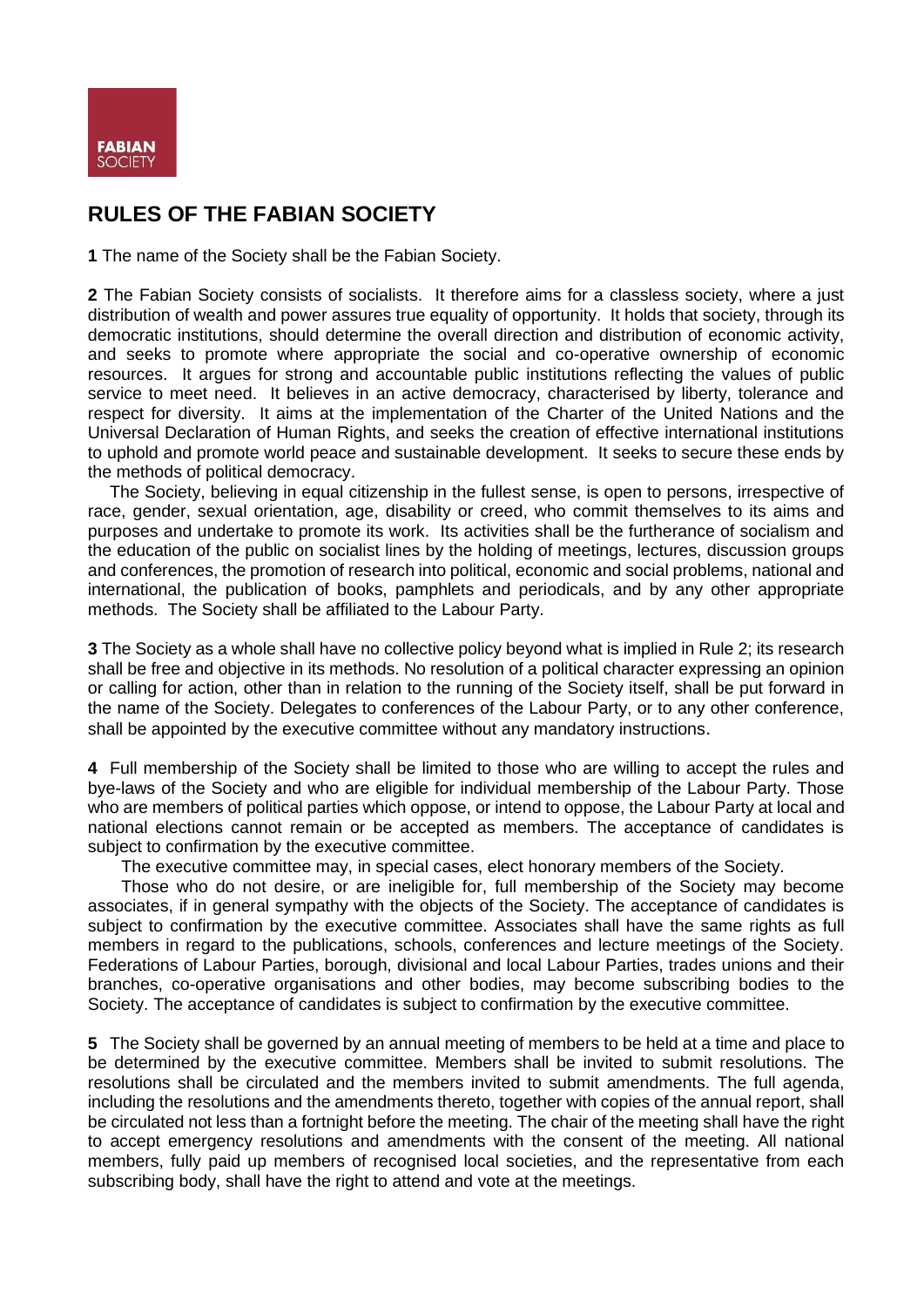**6** The executive committee may at any time call a special general meeting to discuss any business of the Society. If 5 per cent of all members entitled to vote in the election of the executive committee send to the general secretary in writing a request for a special general meeting, the executive committee shall appoint for the meeting the earliest convenient date thereafter and shall circulate any resolutions submitted.

**7** The executive committee may, and on a requisition signed by not less than 5 per cent of all members entitled to vote in the election of the executive committee shall, refer any question to the decision by ballot of all the members entitled to vote in the election of the executive committee.

**8** The rules may be revised by an annual meeting or by a special general meeting, provided the proposals have been circulated 14 days before the meeting, or by a ballot of all members. Any alterations of or additions to rules 1-6 shall be adopted only if supported by not less than threequarters of the members present and voting at the annual or special general meeting or by a simple majority of those voting in a ballot of all members.

**9** The executive committee shall comprise: (a) the Honorary Treasurer, who shall be elected as provided in rule 12 following; (b) 10 other members elected as provided in rule 12 following; (c) three members elected to represent local Fabian societies as provided in rule 12 following; (d) one member who shall be appointed by the Scottish Fabians executive and one member appointed by the Welsh Fabians executive (subject to the provisions of rule 12); (e) one member who shall be an employee of the Society and who shall be elected to hold office for one year by the employees excluding the General Secretary and Deputy General Secretary who may neither stand nor vote; (f) one member who shall be appointed by the Young Fabian executive; (g) one member who shall be appointed by the Fabian Women's Network executive; (h) members co-opted by the executive committee provided that the membership of the committee does not at any time exceed 22 in number.

The executive shall have the right to fill casual vacancies other than the employees' representative who shall be elected by the employees, and the Young Fabian, Fabian Women's Network, Scottish Fabian and Welsh Fabian representatives who shall be appointed by their respective executives.

The executive committee shall elect such officers for the year as it thinks necessary, including a Chair and at least one Vice Chair. Six members shall be a quorum for the executive committee.

Any member absent from three meetings of the executive committee (excluding meetings where apologies are accepted for a satisfactory explanation) shall be deemed to have vacated his or her seat.

**10** The President and Vice Presidents of the society, if any, may be elected at an annual or special general meeting on the nomination of the executive committee. They shall not be members of the executive committee.

**11** The annual general meeting shall be held within the period of not more than six months from 30 June upon a date and at a time and place to be decided and announced by the executive committee not less than four months before the date of the meeting. Any member wishing to move a resolution at the meeting shall submit the resolution to the General Secretary not less than ten weeks before the date of the meeting. Any such resolution shall be circulated to the membership not less than seven weeks before the date of the meeting. Members wishing to move amendments to such resolutions shall give written notice to the General Secretary not less than five weeks before the date of the meeting.

**12** Before every second annual meeting (in odd-numbered years), the Society shall elect by ballot an honorary treasurer and 10 other members of the executive committee to hold office for two years. Nominations for these shall be invited from national members and fully paid-up members of local societies whose names have been received at the central office one month before voting papers are sent out. At least two of the 10 other members elected shall be under 31 years of age on the date of the forthcoming annual general meetings, provided that two such members are duly nominated. If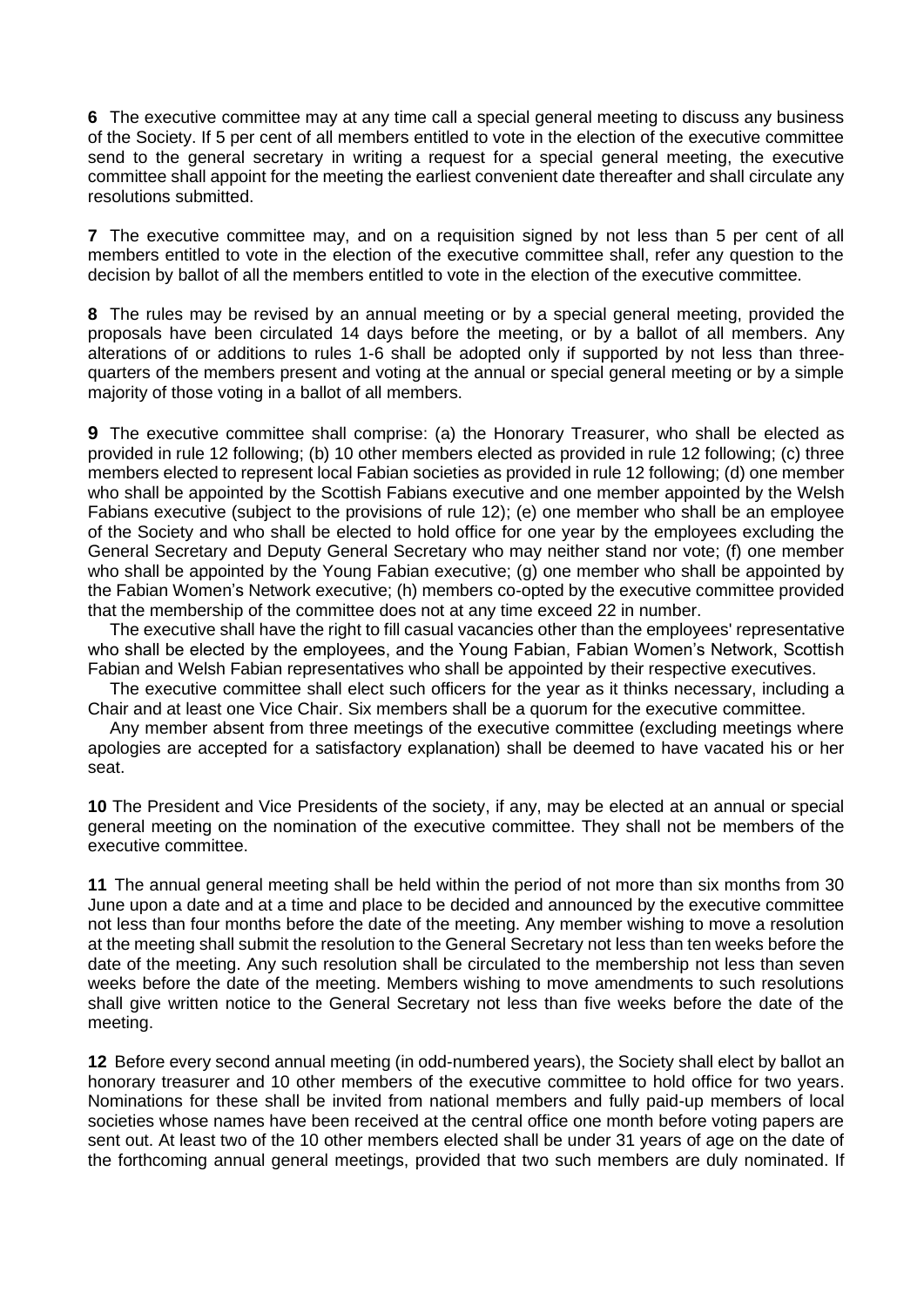only one such member is duly nominated, that member shall be elected. No more than 5 of the 10 other members elected shall be Members of the House of Commons or House of Lords.

The Society shall also elect by ballot a further three members of the executive committee to represent local societies. There shall be a separate section on the ballot paper for the election of three members and all full members of the Society shall be entitled to vote. Nominations for this section shall be limited to currently affiliated local societies. Each candidate must be nominated by a local society which has satisfied itself that the candidate is an active member of that society. At least one of the three members elected to represent local societies shall be under 31 years of age on the date of the forthcoming annual general meeting, provided that such a member is duly nominated. None of the members elected shall be Members of the House of Commons or House of Lords.

A statement from each of these candidates and biographical details shall be circulated with the ballot paper.

Only members of the society who are paid-up and who were members of the society 90 days before the nomination deadline may stand or vote in the ballot.

In the absence of a valid nomination by constituted executives of the Welsh Fabians and/or Scottish Fabians, the Society shall also elect by ballot one member of the executive committee to represent the Society in Scotland and/or one member to represent the Society in Wales. There shall be a separate section on the ballot paper for the election of these members and all full members of the Society (including local society members) whose membership addresses are in Scotland and Wales respectively shall be invited to vote.

Elections may be held using secure paper or electronic methods. All votes must be cast within a period to be determined by the executive committee, which shall be not less than 14 days and not more than 28 days after the day the ballot opens. Scrutineers shall be appointed by the executive committee, whose duty it shall be to oversee the accuracy of the vote, and to certify to the General Secretary the results. In the event of a tie the chair of the society shall have the casting vote.

All members of local societies whose names have been received at the central office shall be entitled to vote in the ballot for the election of the executive committee. The new executive committee shall come into office immediately after the annual meeting.

**13** The executive committee shall conduct the general business of the Society, appoint such paid employees as it deems necessary, including a General Secretary; create such sub-committees and groups as are considered desirable from time to time, oversee research and editorial strategy; and appoint all delegates to represent the Society. It shall delegate its responsibilities to sub-committees or to the General Secretary as it sees fit.

The executive committee shall, subject to the rules of the Society, have the power to make and revise bye-laws for the composition and procedure of committees, bureaux, groups, local societies (and their regional or other committees) and other organs of the Society. Such bye-laws shall be published in Fabian Review and on the society's website, and shall come into force as determined by the executive committee, but may be amended or annulled by a resolution at an annual or special general meeting of the Society.

Subject to the decision of the annual or any special meeting the executive committee shall have full control over the affairs of the Society.

**14** No article, essay, book, pamphlet or tract submitted to the Society shall be published unless approved as of a suitable standard according to rules made by the executive committee. All publications sponsored by the Society shall bear a clear indication that they do not commit the Society, but only those responsible for preparing them.

**15** In 2021/22 the full rate of subscriptions for members and associates shall be £5.10 per month or £61.20 per annum. The concession rate for under-23s, students, low-income pensioners and people receiving out of work benefits shall be £31.20 per annum or £2.60 per month. Additional members at the same address may pay half price (and receive one mailing per household). Members with overseas addresses will pay an additional £12 per year to cover additional postage costs. The annual rate for publication subscriptions shall be £150 (£200 overseas). Subscribing bodies shall pay a minimum subscription fee determined on the following scale: constituency Labour parties £30; organisations up to 10,000 members £150 (up to 3 mailing addresses); organisations with 10,000 to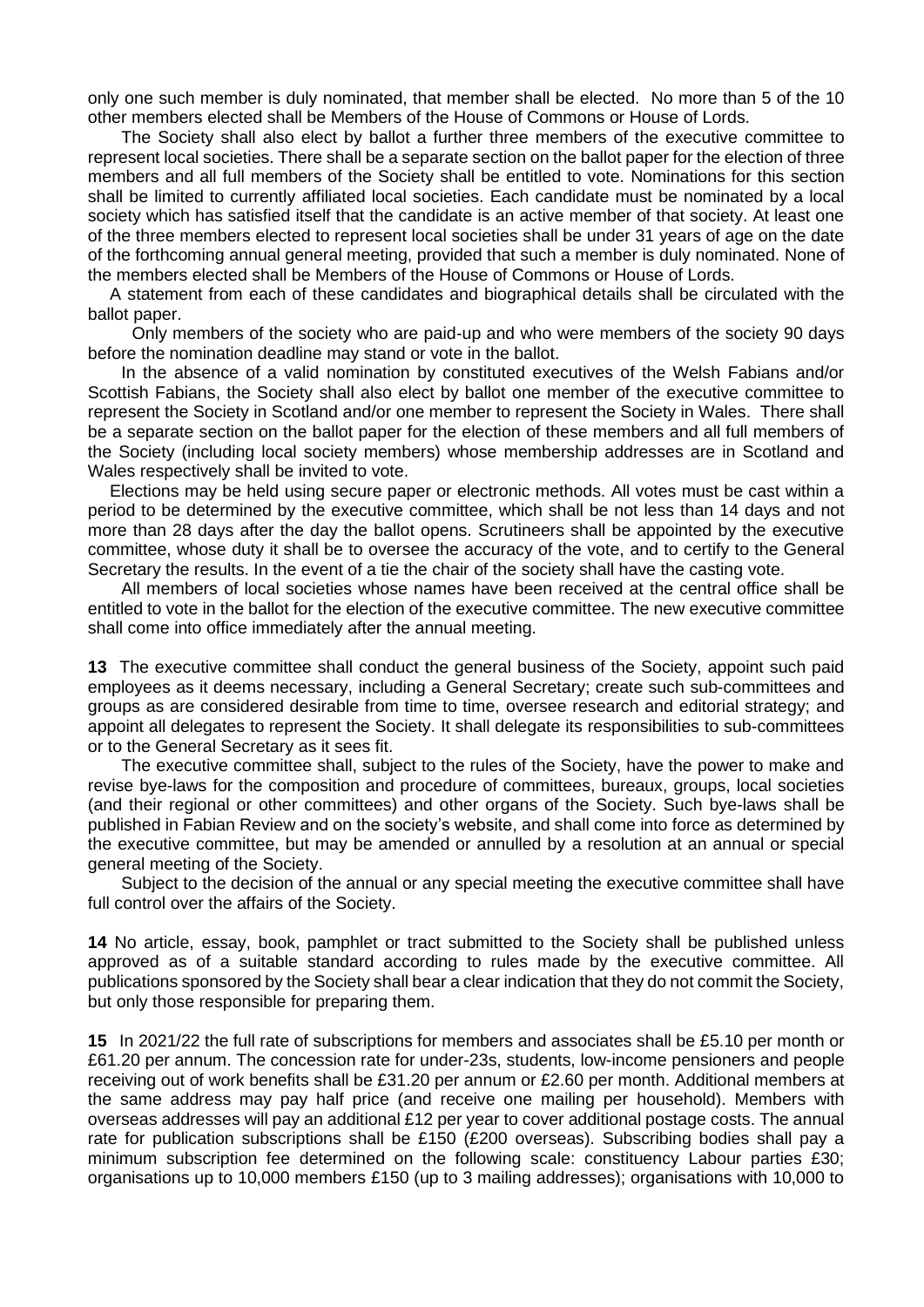100,000 members £495 (up to six mailing addresses); organisations with 100,000 to 1,000,000 members £995 (up to 12 mailing addresses); organisations over 1,000,000 members: £1,750 (up to 18 mailing addresses). In each subsequent year prices for all categories will increase by a percentage amount that shall be the higher of earnings or price inflation. In setting these annual increases the executive may round prices up or down as it sees fit (the following year's increase will be calculated with reference to the actual amount).

**16** The executive committee may take such disciplinary measures as it deems necessary to ensure that all members and officers conform to the rules, bye-laws and policies of the society. Action may include a written warning, removal from a position of responsibility, suspension or expulsion from the society.

No member of the society shall engage in conduct which in the opinion of the executive committee is harmful or grossly detrimental to the society. The executive committee shall make bye-laws and policies to give effect to this rule.

**17** The executive committee shall have the power to recognise a local society and to approve its rules and to make bye-laws for the regulation of such societies. Each local society shall pay an annual affiliation fee to the national society. This fee shall be the same as the annual concessionary rate of subscription for members and associates.

The executive shall have the power to intervene in the running of a local society, amend its rules or de-recognise it in the event of unacceptable practice which brings the national society into disrepute.

**18** Any question as to the interpretation of these rules shall be settled by the executive committee subject to appeal to a meeting of members qualified to effect an alteration of rules.

#### **Bye-laws**

#### **1. Committees**

i. The executive committee shall appoint a finance and general purposes committee consisting of not less than five of its members, including the honorary treasurer as chair. The finance and general purposes committee shall be responsible to the executive committee for the finances and general administration of the society and shall have power to act for the executive committee in between meetings of the executive committee.

ii. The executive committee shall appoint a research and editorial committee consisting of not less than five persons, to oversee the society's research and editorial strategy.

iii. The executive committee shall appoint other committees as it sees fit to organise the Society's activities, subject to the general control of the executive committee.

#### **2. Participation in society activities**

i. The executive committee or any sub-committee of it shall be empowered to reject any applications for admission to any school, conference or meeting without giving reasons for its decisions. It shall similarly be able to bar people from contributing editorial content.

ii. The Society reserves the right to exclude members from any or all of its activities for a specified period of time for disruption or violent behaviour. Any such exclusion shall be decided in accordance with a procedure laid down by the executive committee (available from the Society).

iii. People participating in society activities shall be treated with dignity and respect at all times, free from harassment or discrimination. Procedures for fairly addressing any concerns or complaints raised by people participating in society activities shall be laid down by the executive committee.

#### **3. Local Societies**

i. The executive committee shall have the power to recognise a local society where a minimum of four members of the national society wish to serve on its committee and it has submitted its rules for approval.

ii. The rules of a local society shall conform to the rules, bye-laws and regulations of the society and shall ensure that full membership is limited to those eligible under rule 4; that associates shall have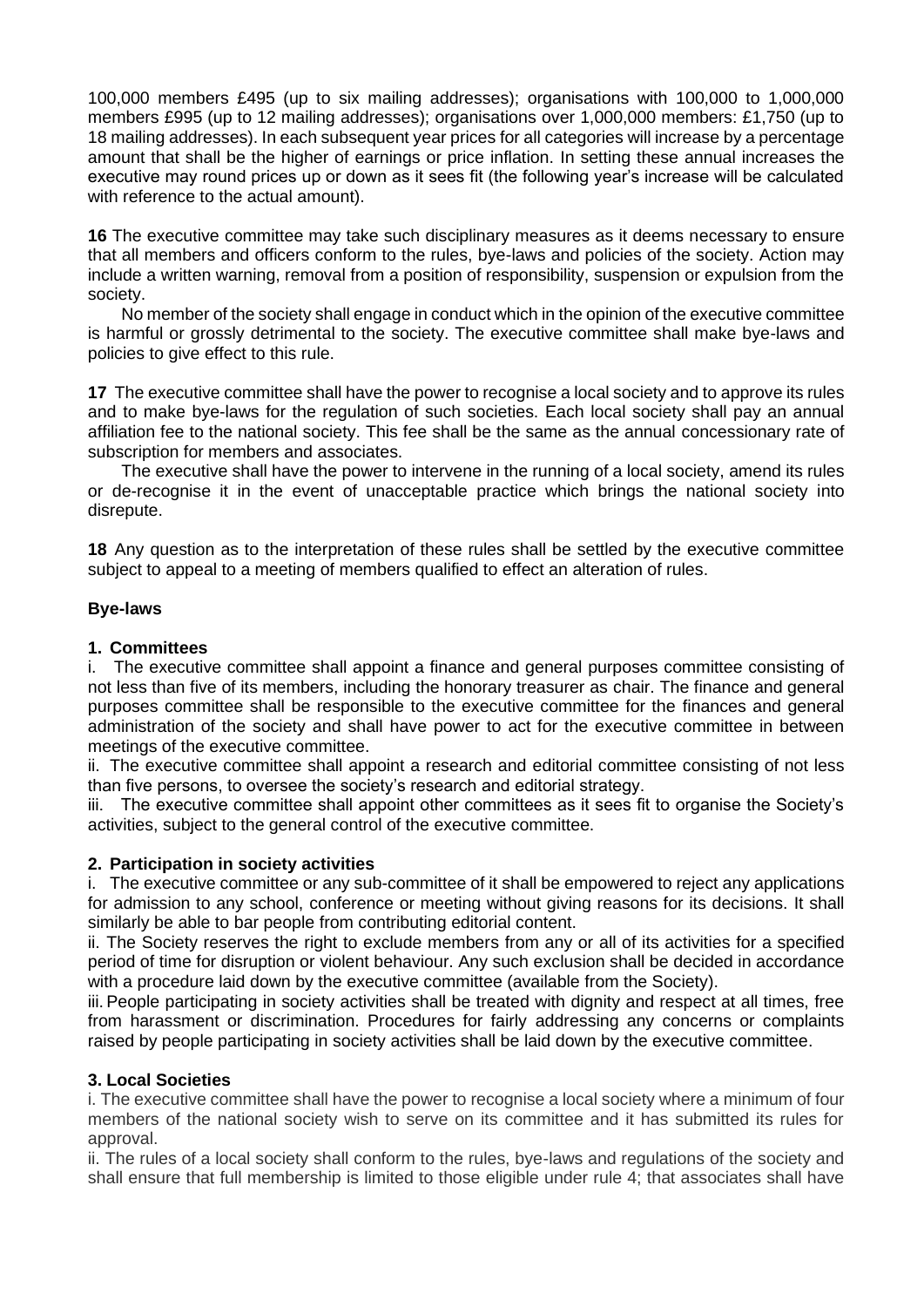no voting rights and shall not hold office or be elected to the governing committee of the local society; and that the local society shall have no collective policy and shall put forward no resolutions of a political character. No delegate shall be given instructions which would commit the society to a collective policy.

iii. No member shall be qualified to hold office in, or to serve on the executive committee of, a local society, or to represent the society, unless he or she is a full member of the national Fabian Society. iv. A society shall pay an annual affiliation fee that is the same as the concessionary annual subscription for individual members of the national society.

v. The membership of a local society shall consist of either: all members of the national Fabian society who reside in the geographic area of the local society (which shall be agreed with the executive committee) (model 1); or individuals who apply for membership and are eligible under rule 4, including both those who are and who are not members of the national society (model 2). Under model 1 membership shall be free; under model 2 subscriptions shall be set by the local society, with a minimum annual payment for membership of £0 (free) for members of the national society and £5 for non-members.

vi. After the inaugural meeting, at which a resolution shall be passed by a two-thirds majority of national members present to set up a society, the new society shall send to the national society the affiliation fee together with its proposed constitution and a list of members (if it wishes to operate under model 2). Recognition shall not be given to the local society until its constitution has been approved by the executive committee or its appointed sub-committee. Local societies shall send notices of annual general meetings to the national society. The executive committee reserves the right to send an observer to local societies' annual general meetings.

vii. The secretary of every local society shall complete the annual return circulated by the national society and shall supply during the years such other reports of its activities as the national society may require.

viii. Members of local societies who are not also national members shall, at the discretion of the executive committee, have the right to attend national activities at special rates.

ix. The executive committee shall have the power to set up such regional or other groupings of local societies and national members as it may from time to time determine.

x. Each year a local society shall pay its dues, meet regularly, complete an annual return, submit membership information, and hold a properly constituted AGM. It will at all times behave in a manner consistent with the rules, bye-laws and principles of the national society; and shall act to prevent its members bringing the national or local society into disrepute. The executive committee shall have the power to withdraw or suspend recognition if these conditions are not met subject to the right of the local society to appeal to the annual general meeting.

xi. Local societies shall comply with data protection legislation at all times, with respect to the personal data of their own members, national members and the general public. Local societies provided access to the personal data of national members in order to undertake the functions of the society may only use the data for purposes associated with the society. Local societies shall provide personal data of their members to the national society for purposes associated with the society and this data shall only be used in ways that comply with data protection legislation. Local societies must inform members and where necessary obtain their consent with respect to the national society's use of their personal data, where this is required by law. National and local members may request not to receive communications from the local society and/or the national society.

xii. Local Fabian societies are independent membership associations with their own legal obligations and responsibilities towards their members. Recognised local societies are covered under the national society's public liability insurance, in the case of bodily injury or damage to third party property.

xiii. The term Fabian Society is a registered trade mark of the national Fabian Society. Only recognised local Fabian Societies have permission from the national society to use the term or any words or images associated with it.

#### **4. Fabian Women's Network**

Membership of the Fabian Women's Network shall be open to all national members of the Society who are women. The affairs of the group shall be regulated by a constitution, amendments to which shall be subject to the approval of the executive committee. The group shall be responsible for the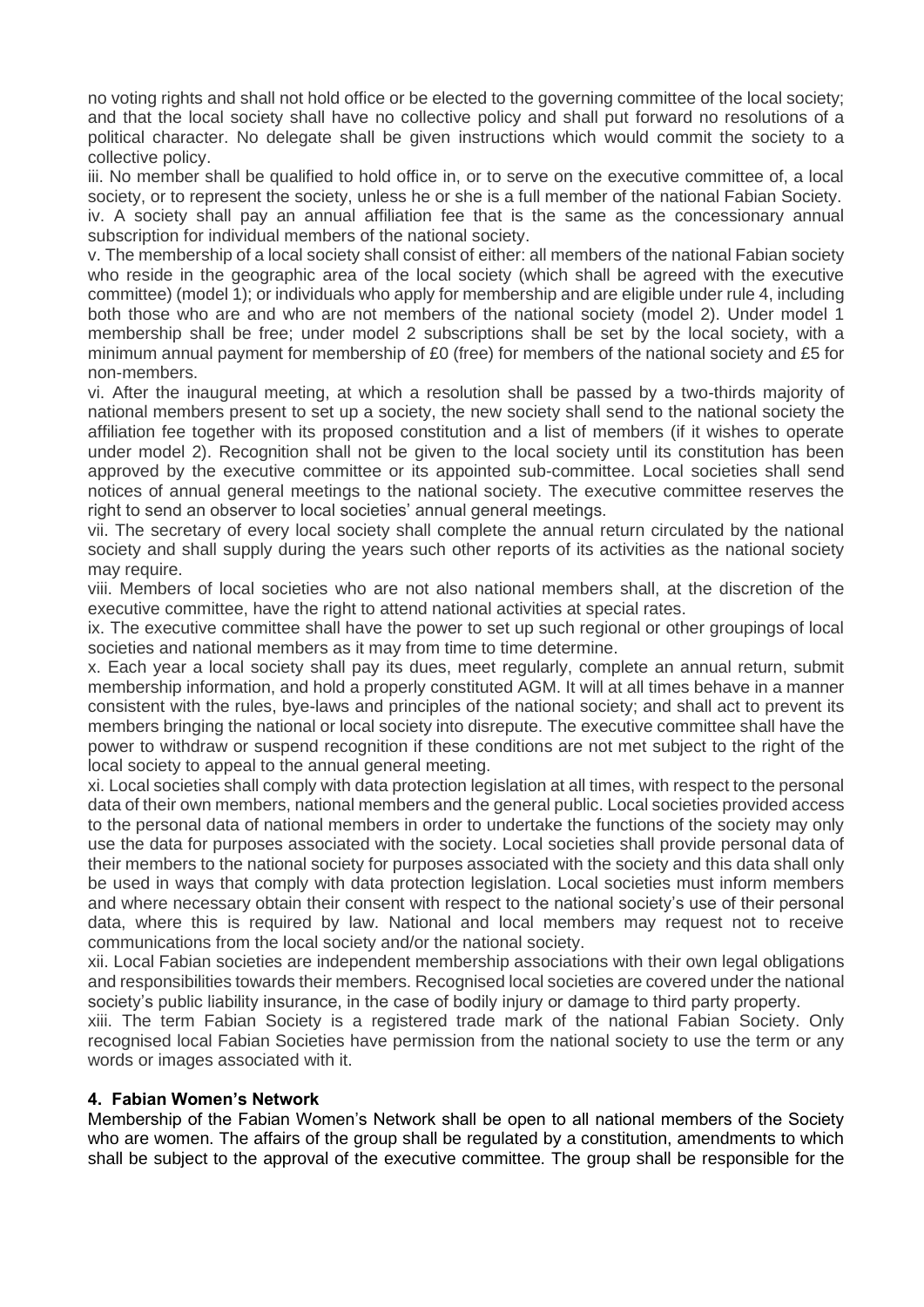organisation of its own activities, which shall include the publication of pamphlets and the holding of schools, conferences and meetings.

#### **5. Scottish and Welsh Fabians**

Membership of the Scottish Fabian group and the Welsh Fabian group shall be open to all national members and fully-paid up members of local societies whose membership addresses are in Scotland and Wales respectively. The affairs of the two groups shall each be regulated by a constitution, amendments to which shall be subject to the approval of the executive committee. The groups shall be responsible for the organisation of their own activities, which shall include the publication of pamphlets and the holding of schools, conferences and meetings.

#### **6. Scottish and Welsh representatives**

In accordance with Rules 9 and 12 the Society shall elect a Scottish representative and a Welsh representative (the titles to be decided by the Executive Committee) to represent the Society in Scotland and Wales respectively. These persons must be full national members of the Society and members of the Labour Party. Their function is to act as the focal point for Fabian Society activity and contact in Scotland and Wales respectively and to be the national representative on the executive committee.

## **7. Young Fabian Group**

Membership of the Young Fabian Group shall be open to all national members of the Society who are not over 30 years of age. The affairs of the group shall be regulated by a constitution, amendments to which shall be subject to the approval of the executive committee. The group shall be responsible for the organisation of its own activities, which shall include the organisation of local groups, subject to rules similar to those adopted for local Fabian societies, the publication of pamphlets and the holding of schools, conferences and meetings.

## **8. Local affiliation to the Labour Party**

i. Local Fabian societies may affiliate to local units of the Labour party with the prior agreement of the executive committee. No local society may affiliate to any unit of the Labour Party for a period of six months from the date of its recognition. The agreement of the executive committee must be obtained before a local society affiliates to any additional units of the Labour Party. The executive committee shall have the power to withdraw its agreement to an affiliation subject to the right of the local society to appeal to the Annual General Meeting.

ii. All decisions regarding affiliation to Labour party units and all decisions regarding Labour party democratic processes shall be made at constituted, quorate meetings or by a ballot of all members. Where a society has fewer than 30 paid-up members (under model 2) all members of the national society who reside in the area of the society shall be eligible to vote in any process relating to Labour party affiliation. Where a society has more than 30 members its rules may state whether national members who are not paid up members of the local society are eligible to vote (in the absence of such a statement they will be eligible).

iii: Delegates to units of the Labour Party shall be elected either at a meeting or by a ballot of all members. Participation in the vote is not restricted to members residing in the geography of the party unit in question.

#### **9. Labour party elections, selections and nominations – the national society**

The executive committee shall lay down procedures for the selection of candidates for public office and Labour Party officers which shall be adhered to by the society and its constituent sections.

i. Full paid-up members of the national society and full paid-up members of local societies whose names have been received at the central office may participate in internal Labour Party ballots as Fabian members, in accordance with the rules of the party (eg 'affiliated supporter' status). The national society and local societies shall promote and facilitate members' ability to participate. ii. Only the national society shall have the power to make nominations on behalf of the society in internal Labour Party elections at region level and above. No nominations will be made for the